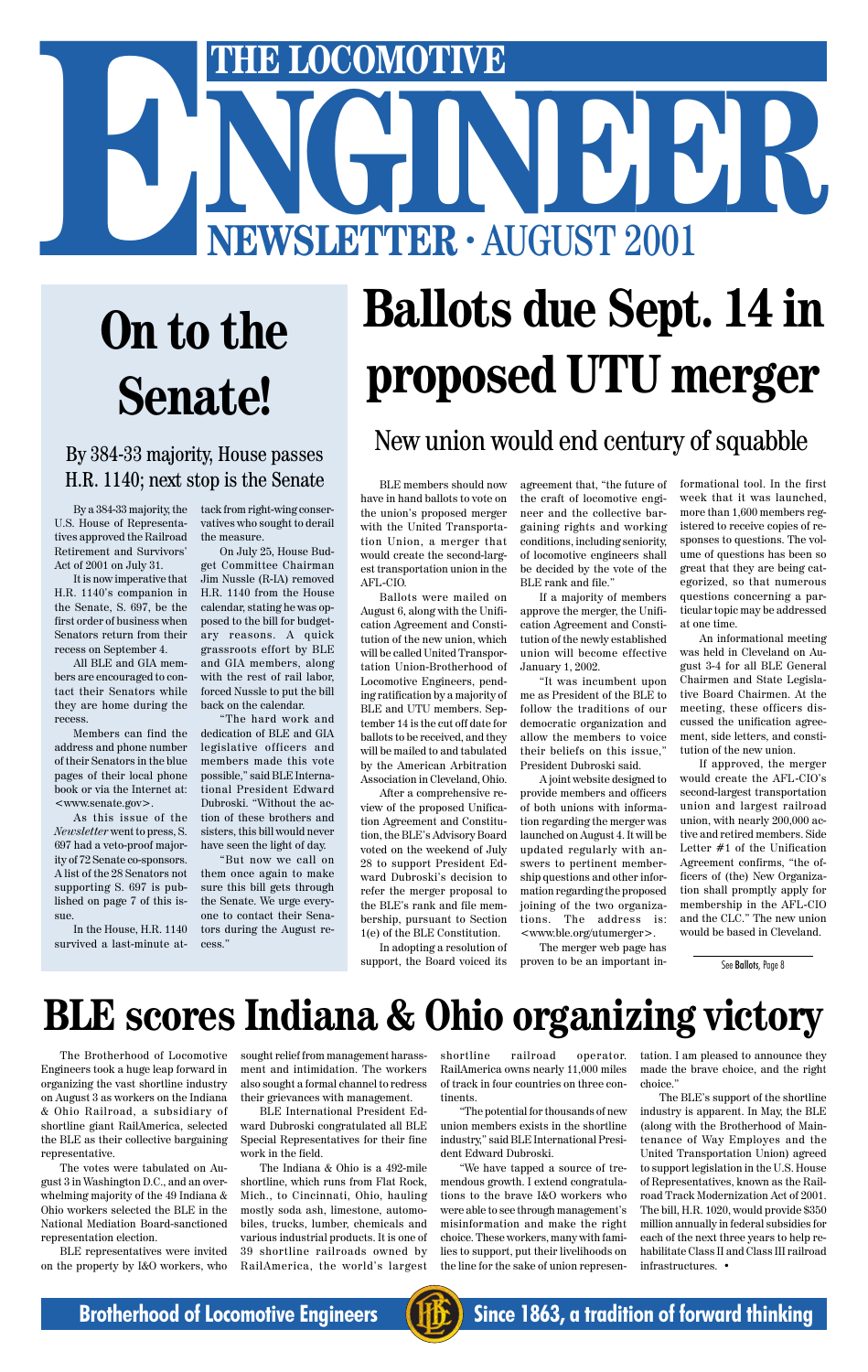### **LEGISLATIVE UPDATE**

Do you have a question about federal laws, Federal Railroad Administration rules that impact your job, or about pending legislation governing our industry? Send it to:

**D.C. Feedback, Brotherhood of Locomotive Engineers 10 G. Street N.E., Suite 480 Washington, DC 20002**

Or you can fax your questions to (202) 347-5237; or via e-mail to: bledc@aol.com.

If the BLE's National Legislative Office does not have the answer on hand (such as a federal interpretation), they'll get back to you as soon as possible. Select questions and answers will be published regularly in the pages of the *Locomotive Engineer Newsletter*.

This month's installment deals with the question of chains on handrails.

• • •

**What are the requirements for chains to be attached to handrails between locomotives?**

According to the Federal Railroad Administration a recent incident resulted in an injury to a railroad employee when he fell over safety chains

# **DC Feedback: Handrail chain requirements**

linked between locomotives. FRA provided the following information taken from §49 CFR part 229.119 (e). That provision states:

"(e) Similar locomotives with open end platforms coupled in multiple control and used in road service **shall have a means of safe passage** between them; no passageway is required through the nose of car body locomotives. There shall be a **continuous barrier** across the full width of the end of a locomotive or a continuous barrier between locomotives."

Key to the application of this pro-

vision is the meaning of the words "continuous barrier" and the term "safe passage" and how that might be accomplished.

For details on future training sessions, please contact the BLE's National Legislative Office in Washington D.C. at (202) 347-7936, or via the Internet at: <br/> <br/>bledc@aol.com>. •

Most locomotives are equipped with safety chains that are attached from one locomotive to another. While the chains, when attached loosely, may meet requirements for providing a continuous barrier, they may not provide for *safe passage.* If you are required to pick up locomotives en route please take the time to ensure the chains are properly fixed and not set so low as to make them unsafe. •

### Members attend legislative training session in Cleveland



BLE members attending the Legislative Training Session in Cleveland on July 23, 2001. Front row, from left: Don Spenlau, Div. 489; Jim Louis, Div. 421; Michael Harting, Div. 263; Greg Powell, Div. 920; John R. Hill, Div. 565; Leroy Jones, BLE Vice-President & U.S. National Legislative Representative; Jim Ong, Div. 292; Larry Galati, Div. 325; Dave Caniff, Div. 370 and Secretary-Treasurer of the Pennsylvania State Legislative Board; and Jim Worles, Div. 101.

Second row, from left: Jim O'Neill, Div. 483; David Mallino; Row Spencer, Div. 185; Don Thacker, Div. 234; Willie Brown, Div. 255; Dan Harris, Div. 812; Bob Sorg, Div. 370; Frank Battaglia, Div. 1; Tim Price, Div. 607; Rick Finamore, Div. 757; Tony Reed, Div. 124; Rodney Cameron, Div. 511; Larry Robinson, Div. 526; Bill Ellert, Div. 3; and Ken Kertesz, Pennsylvania State Legislative Board Chairman.

Twenty-three BLE members attended a two-day legislative training session in Cleveland on July 22-23, 2001.

The two-day course is designed to educate Division Legislative Representatives regarding their duties and to hone their communication skills.

The course highlighted the legislative and political process, describing how federal safety regulations are established.

BLE International Vice-President & U.S. National Legislative Representative Leroy Jones conducted the training session, along with professional consultant David Mallino.

Additional training sessions are scheduled for August 8-9 in Chicago, Ill., and August 11-12 in Kansas City, Mo.

#### Your BLE PAC pins have arrived

#### **NEWS BRIEFS**

BLE members who contribute to the BLE-PAC fund should have received their lapel pins as this issue of the

*Newsletter* goes to press.

The pins are given to members who contribute to at a minimum of \$60 per year.

Those who have not yet received their pins should contact the BLE's National Legislative Office by phone at (202) 347 7936 or via the Internet at: <bledc@aol.com>.

The BLE thanks all PAC contributors! •

#### Nevada gets State Legislative Board

BLE members in the state of Nevada officially established a State Legislative Board on July 12.

Congratulations to Brother T.J. "Joe" Carter, who was

elected Chairman by acclamation.

In attendance at the meeting were Brothers Mike Muscha, Regional Chairman, and Doug Horstman, Oregon State Legislative Board Chairman.

Brother Carter expressed

appreciation and thanks to those Boards who made financial contributions to assist in establishing the Nevada Board.

BLE International President Edward Dubroski offered congratulations to Brother Carter and to all BLE members in Nevada.

"All railroaders in the state of Nevada will benefit by having a strong BLE voice in the state capital," Dubroski said.

BLE members in Nevada wishing to get in touch with their new State Legislative Board Chairman can contact:

**T.J. Carter P.O. Box 52072 Sparks, NV 89434-2073 (775) 626-6662 (phone) (775) 626-8821 (fax)** •

U.S. Transportation Secretary Norman Y. Mineta on August 3 welcomed Allan Rutter to the U.S. Department of

Transportation (DOT) as the Senate confirmed him as Federal Railroad Administrator.

"I'm excited about Allan joining our team here at DOT. His comprehensive knowledge of transportation and his extensive background in rail policy will be invaluable in achieving the Department's strategic goals and in meeting the challenge of improving the nation's railroad system," said Secretary Mineta.

Rutter has been involved in transportation policy for the past 18 years and served President Bush in Texas as Director of Transportation Policy. Before joining then-Governor Bush in 1995, Rutter was Deputy Executive Director of the Texas High-Speed Rail Au-

#### Rutter confirmed FRA Administrator

thority. From 1982 to 1990, Rutter served Texas Governors Bill Clements and Mark White, and worked for the Texas House Transportation Committee. Most recently, Rutter developed transportation policy for Texas governor

Rick Perry.

As FRA administrator, Rutter will lead the regulatory and enforcement agency responsible for promoting safe and successful railroad transportation within the United States, and work to advance the policies of the Bush Administration regarding freight and passenger rail.

Rutter earned a master of public affairs from the Lyndon B. Johnson School of Public Affairs at the University of Texas at Austin and his bachelor's degree from the University of Texas at Austin. He and his wife, Melanie, and their two daughters, Sarah and Elizabeth will reside in Manassas, Va. •

#### Rail accidents at 10-year low

On August 2, the U.S. Department of Transportation's Bureau of Transportation Statistics (BTS) released its monthly Transportation Indicators report showing that rail accidents and incidents reached a 10-year low in April 2001, more than 6 percent below the number for April 2000. The BTS report is a monthly update of critical transportation information that details the impact of transportation on the nation's economy and society. The monthly report, which is available at www.bts.gov, provides information to address specific transportation issues and to assist in the effort led by BTS to make transportation information more accurate, reliable, and timely. Updated reports will be available on the BTS website the fourth week of every month. •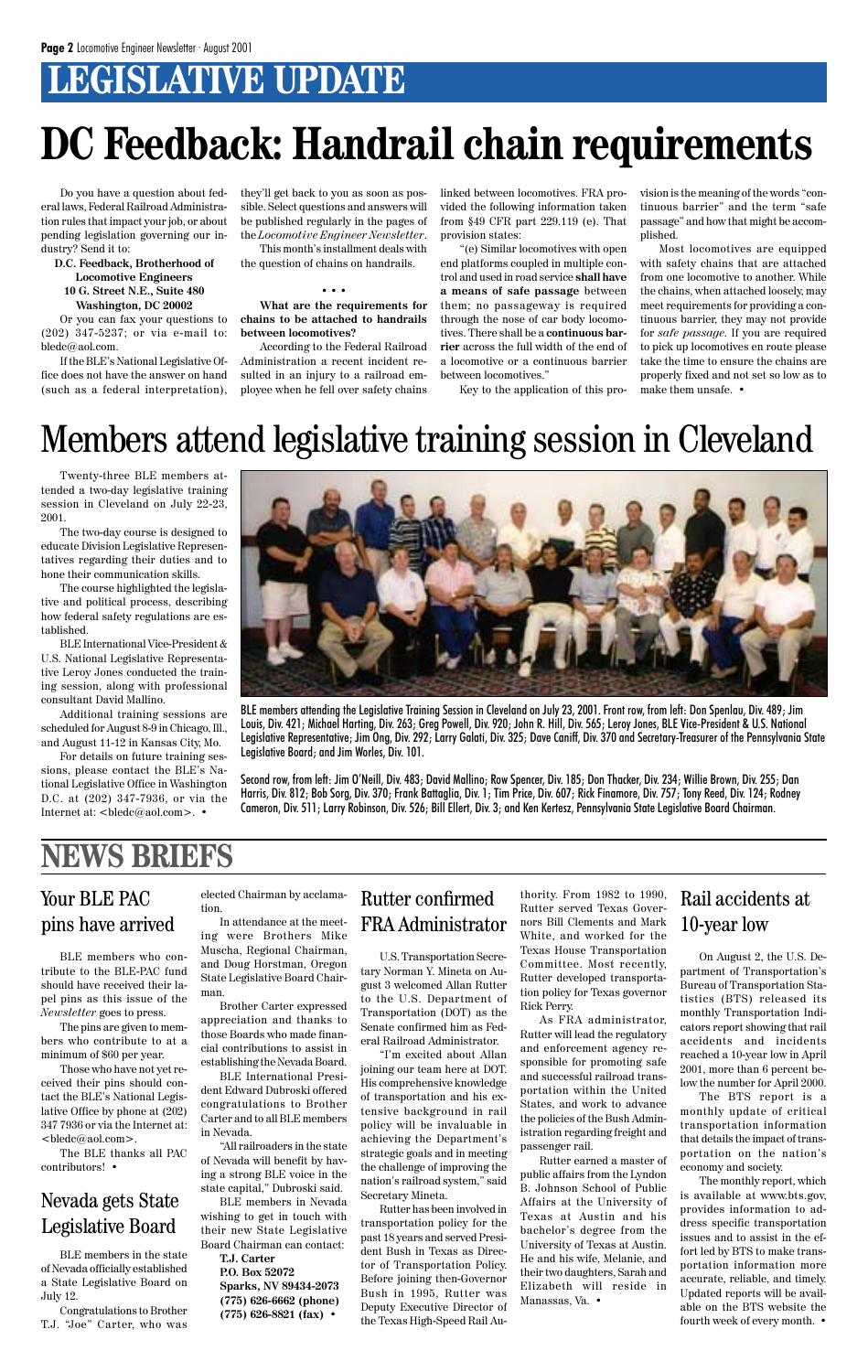### **BENEW**

With the upcoming Seventh Quinquennial BLE International Convention, all BLE divisions are reminded of the importance of their secretary-treasurers filing their monthly dues reports in a timely fashion.

Section 22, page 25, of the BLE Constitution & Bylaws states: "Any delegate whose division is not square on the books and any division that has not paid its pro rata assessments, as provided in the Constitution and Bylaws, also its indebtedness to other divisions, shall not be allowed a seat in the I.D."

The convention begins September 24. It is essential that each division ensure that its July 2001 International Dues Remittance report is received by the International Division prior to September 24.

All BLE division presidents and secretary-treasurers were formally reminded of this constitutional requirement in a letter dated July 3 from General Secretary-Treasurer R.W. Bennett.

The International Convention, held once every five years, will take place at the Fontainebleau Hotel in Miami, Fla., from September 24-28, 2001. •



### Divisions must be 'square on the books' to seat delegates

Logo for the Seventh Quinquennial International Convention

At commencement exercises held on June 30, 2001 in Silver Spring, Md., the National Labor College conferred degrees on two BLE local chairmen.

Steven L. Christian, local chairman of BLE Division 524 (Van Buren, Ark.), and Rodney K. Cutlip, local chairman of BLE Division 385 (Toledo), both received Bachelor of Arts degrees in labor studies from the college.

Brother Christian became a BLE member on July 1, 1977. He actually completed his degree from the National Labor College late in 2000, but officially graduated in June. Christian, also the Vice-Chairman of the Arkansas State Leg-

islative Board, has been a union officer for more than 20 years, but always wanted to finish his education. He saw that opportunity in the form of the Na-

tional Labor College.

"Running trains is a great job, but it gets old after a while," said Christian. "I had always wanted to finish my education and become a better representative for my union. More education increases my effectiveness as an union

representative."

Brother Christian is furthering his education by pursuing a Masters in Labor Relations from the University of

Massachusetts at Amherst.

Brother Cutlip also is considering

pursuing a Masters degree. He joined the BLE on October 1, 1988. After beginning his coursework at the University of Toledo in the 1970s, he saw attending the National Labor College as a way to level the playing field between himself and the carrier's representatives that he often squares off against. "I decided to arm myself with education. More education means that you

> have more weapons," said Cutlip. "I think it makes the people I represent more comfortable — knowing that I am equally as educated as the carrier's representatives."

Both of these members have made the Brotherhood proud, according to BLE International President Edward Dubroski.

"These Brothers have set an example for all members of the Brotherhood of Locomotive Engineers," said President Dubroski. "They have followed in the footsteps of other BLE members who have blazed a trail by graduating from the National Labor College at the George Meany Center."

Five BLE members have graduated from the National Labor College in the past two years.

Last year, Brothers R.J. Darcy, M.J. Thiellen and R.G. Shaw also graduated from the National Labor College. •

# **Two BLE officers receive labor degrees**



From left: In the lobby of the George Meany Center following commencement ceremonies at the National Labor College are International Vice-President William C. Walpert, Division 385 (Toledo, Ohio) Local Chairman Rodney K. Cutlip, Division 524 (Van Buren, Ark.) Local Chairman Steven L. Christian, and BLE International Vice-President & U.S. National Legislative Representative Leroy D. Jones. Over the past two years, five BLE members have earned degrees from the National Labor College.

#### **"I decided to arm myself with education. More education means you have more weapons."**

— Rodney Cutlip

#### UP cuts fatigue rules, extra boards

OMAHA — The Union Pacific Railroad has ended 18 month-old safety measures designed to ease fatigue for extra board locomotive engineers along its 33,000-mile system.

The rail company ended work-rest agreements that had given some extra board engineers guaranteed days off. The company also eliminated 300 jobs for additional back-up engineers — back-up substitutes — whose work had made the guaranteed days off possible. UP says those engineers have been transferred to other jobs.

To curb costs, UP eliminated some work-rest agreements between itself and the Brotherhood of Locomotive Engineers. Those agreements were implemented two years ago after a series of fatal train wrecks. The railroad said its decision would have no impact on safety and was an option it had always preserved.

The BLE, however, says that the changes will result in engineers working while tired and will compromise safety. It also says engineers' quality of life will suffer.

General Chairman Mike Young of Cheyenne, UP-Eastern District, said engineers fear the loss of guaranteed

days off will increase worker fatigue. That could lead to more train accidents and possibly injuries or deaths, he said.

"We're not very happy," he said. "We thought they were good agreements." •

OMAHA — The U.S. Equal Employment Opportunity Commission has found that the Burlington Northern Santa Fe Railroad may have violated federal law in performing genetic tests on employees without their knowledge.

#### BNSF may have violated law

The EEOC said in a July 10 letter to a BNSF employee that an investigation had found four violations of federal law by the railroad in conducting the genetic tests.

In its letter, the EEOC alleges that BNSF acted "with malice or reckless disregard for employees' rights."

In a major victory for organized labor and workers' rights, the BNSF settled a lawsuit filed by the Brotherhood of Maintenance of Way Employes to stop the coercive genetic testing of its employees.

The BMWE filed suit on February 9 against BNSF and Athena Diagnostics, and was soon joined by the BLE, seeking "to remedy the illegal, compulsory regime of genetic testing of injured employees" by the BNSF.

In the April 6 settlement, BNSF agreed to terminate all genetic testing of employees represented by BMWE and BLE. BNSF also agreed to destroy all blood samples and records of testing previously done (when authorized by the affected individuals), confirming the status of the destruction to the BMWE and BLE, and agreed not to discipline any employee for failure to comply with requests for medical information in connection with previously conducted tests. •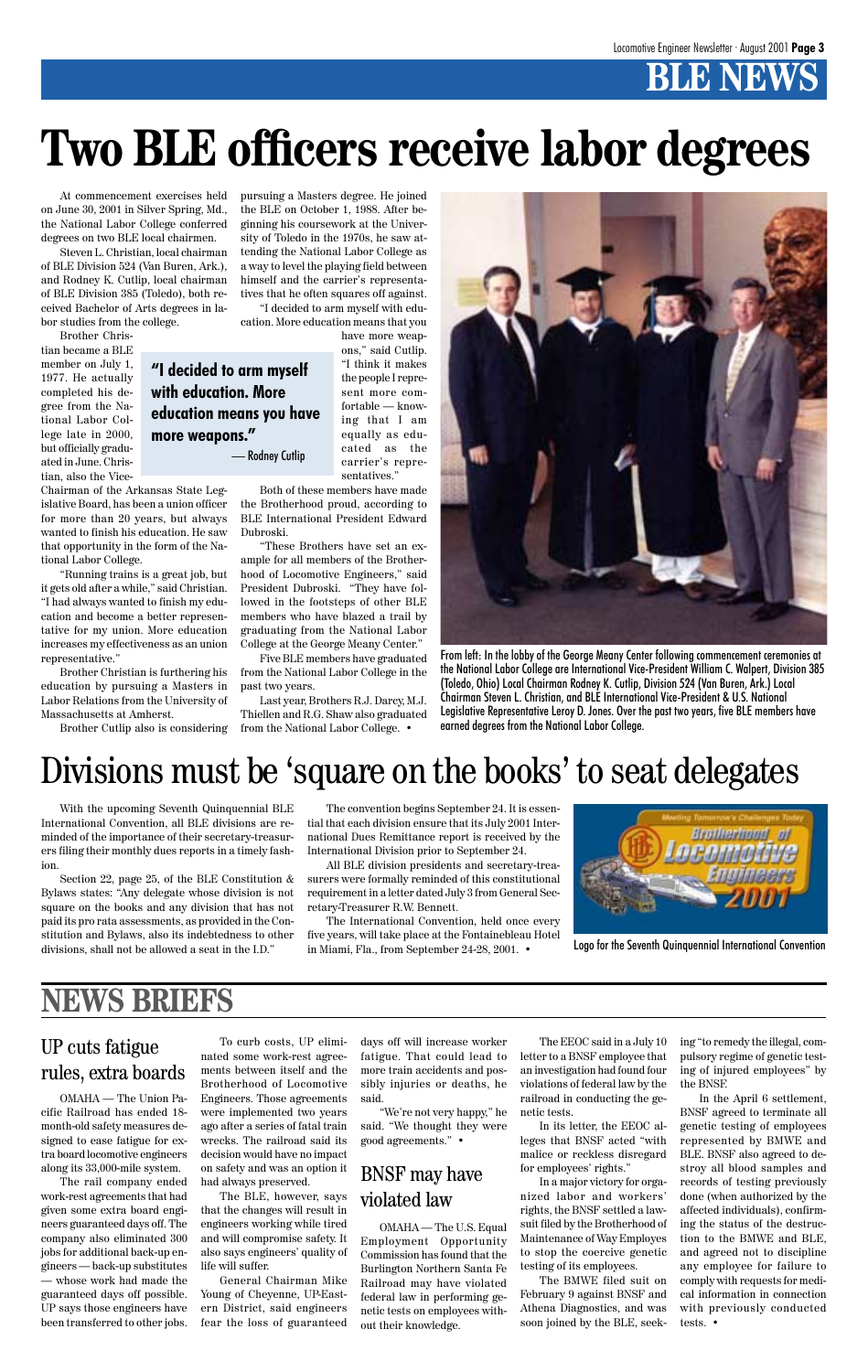### **CANADIAN SPOTLIGHT**

En parlant de déraillements de train, celle-ci en est une bonne.

Il n'y a eu aucunes blessures et aucun échappement de chimiques ou déchets dangereux lorsqu'un train du Canadien National en direction de l'est est entré en collision avec le côté d'un train du CN en direction de l'ouest à 4h42 près de Basque, CB.

Les enquêteurs ont cherché la cause physique de l'accident en octobre 1998 et n'en ont trouvé aucunes. Au lieu de ça, ils ont conclu que l'accident était probablement survenu lorsque l'ingénieur de locomotive du train en direction de l'Est a fait un bref « micro-sommeil » après avoir été réveillé pendant 20 des 21 heures précédentes.

Ça aurait pu être pire. Un accident semblable près de Topeka, KN en 1997 a causé la mort de l'ingénieur du train et plus de 5 millions \$ (US) de dommages et forcé l'évacuation de plus de 1400 résidents de leur maison.

Les enquêteurs ont conclu que l'ingénieur mort s'était probablement endormi brièvement avant la collision, après avoir été réveillé pour 18 \_ heures.

La fatigue est un grand danger sur la sécurité affectant l'industrie du transport, que ce soit les pilotes qui font la sieste dans la cabine de pilotage, les camionnages cognant des clous au volant ou les ingénieurs qui s'endorment aux contrôles.

Sous pression de voyager de longues distances sous des conditions monotones, les travailleurs disent qu'ils jouent avec la mort.

«␣ Je me bats. T out le monde se bat. J'ai tombé endormi pendant quelques secondes », a dit David Boyko, un ingénieur de Winnipeg qui a demandé à Ottawa de porter plus d'attention sur le sujet de la fatigue sur les voies de chemin de fer. « Vous ne pouvez ignorer ce sujet. C'est une bombe à retardement. » Il existe des règlements au Canada et aux États-Unis limitant le nombre d'heures que les travailleurs des chemins de fer peuvent travailler et prévoyant des périodes de repos. La plupart des quarts de travail ne peuvent excéder 12 heures au Canada.

Mais dans les cas de Basque et Topeka, les ingénieurs travaillaient dans les limites de ces règlements, lorsqu'ils semblent qu'ils se soient endormis.

George Hucker a travaillé sur les chemins de fer pendant environ 20

# **Les ingénieurs demandent d'agir sur le sujet de la fatigue** Il est difficile pour les ingénieurs de rester réveillé sur les chemins de fer canadiens

ans avant de travailler pour la Fraternité des ingénieurs de locomotives. Tout comme la plupart des ingénieurs, a-t-il dit, il a quelques fois perdu la bataille pour rester réveillé. Monsieur Hucker est maintenant l'homme de pointe du Syndicat sur le sujet de la fatigue.

«␣ C'est le sujet principal des gens qui opèrent la machinerie lourde comme les ingénieurs de locomotives␣ », de dire Monsieur Huck er.

L'image d'un ingénieur de train marchandises qui s'endort aux contrôles semble quelque peu moins menaçant que de penser aux pilotes qui somnolent dans la cabine de pilotage ou de camionneurs qui s'endorment au volant.

Mais considérez ceci. Un train qui heurte une voiture à un passage à niveau a le même impact qu'une voiture qui heurte une canette de boisson gazeuse. Dans de telles situations, les voitures sont habituellement détruites bien que le train puisse s'en réchapper avec aucune égratignure.

En 1999, il y a eu 109 morts impliquant des trains au Canada. De ceux-ci, la grande majorité impliquant des collisions avec des véhicules (28 morts) et des piétons (63 morts). Il y a eu aussi sept passagers et trois employés qui sont décédés.

Bien que la plupart des morts ferroviaires ne sont pas causée par la fatigue, elle a joué un rôle dans un des pires accidents de train de l'histoire canadienne. Vingt-trois personnes sont décédées après qu'un train marchandises du Canadien National est entré en collision avec un train VIA près de Hinton, AB, en 1986. Bien que l'équipe se soit reposée avant de prendre les commandes du train, ils n'ont pas eu suffisamment de repos, de conclure les enquêteurs. L'ingénieur a dormi, au plus, 3 \_ heures; l'agent de train, cinq heures; le chef de train, quatre heures.

Mike Brown, qui est décédé lors de la collision de Topeka, a vérifié la liste des employés enregistrée lorsqu'il s'est réveillé le matin et a découvert que son train n'était pas cédulé partir avant 17h. Comme d'habitude, la liste des employés a changé durant la journée et le train de Monsieur Brown n'a pas quitté avant 12 \_ heures après qu'il fut sorti du lit. «␣ C'était une situation courante. Il ne savait jamais lorsqu'il quittait, combien de temps il serait parti ou même combien de temps il serait à la maison␣ » a dit la veuve de Monsieur Brown aux enquêteurs du Conseil national de la sécurité des transports. «␣ La dernière fois que j'ai appelé cet enregistrement, il était encore inexact. On y disait que Mike était encore en service. C'était à 8h30 le 2 juillet 1997, approximativement deux heures après que Mike soit décédé. »

L'accident a amplifié la sensibilisation de la fatigue et a eu pour conséquence de limiter la journée de nouvelle tâche qui a été adopté à travers l'industrie.

Les quarts de travail sont généralement limités à 12 heures et les ingénieurs ne travaillent pas plus de 18 heures dans une période de 24 heures.

Dans de rares exceptions, un quart de travail peut s'étendre jusqu'à 16 heures. Après avoir

travaillé un quart de travail d'au moins 10 heures, les ingénieurs ferroviaires ne peuvent pas retourner en devoir jusqu'à ce qu'ils aient eu au moins huit heures hors service.

Le désastre de Hinton a aussi mené à l'installation d'un bouton d'urgence qui doit être pressé à toutes les minutes ou deux. Si non, les freins automatiques sont engagés et une alarme sonne.

Le bouton aide à traiter d'une des grandes ironies du domaine du transport. Laquelle est, le plus facile que devient le travail, le plus difficile qu'il est de rester réveillé.

Lorsque les chemins de fer étaient construits à travers le Canada à la fin des années 1800, le travail ferroviaire incluait de pelletier le charbon à la main et opérer la locomotive pour ramasser et restituer les wagons à divers endroits. Ces tâches, lesquelles demandaient de l'attention et de maintenir une vigilance, ne font plus partie de l'emploi.

Les ingénieurs disaient que les changements au contrat syndical au Canadien Pacifique en 1995 ont fait qu'il est même plus difficile de rester réveillé. Ces changements permettent à la Compagnie de déplacer les travailleurs haut-le-pied à une autre location par taxi, sans leur donner une chance de s'inscrire en repos à leur arrivée.

Le porte-parole du CP, Ian La Couvée dit que bien qu'il y ait toujours place pour de l'amélioration, le chemin de fer croit que ses politiques sont sécuritaires.

Mais il dit que la question de fatigue n'est pas quelque chose que la Compagnie peut adresser par ellemême. Il dit que les travailleurs ont aussi une responsabilité de s'assurer qu'ils sont bien reposés.

Certains chemins de fer des É.U. ont des politiques en place pour des siestes contrôlées, lesquelles permettent aux ingénieurs fatigués de retirer le train de la ligne principale pour faire la sieste.

Bien que les chemins de fer des É.U. ne permettent pas de siestes contrôlées dans les trains, ils ont établi des installations à différents endroits où les ingénieurs peuvent se reposer avant un quart de travail si un train est retardé.

Mais Monsieur Boyko dit qu'il est encore possible pour un ingénieur ferroviaire d'opérer un train de 7200 tonnes après avoir été debout pour plus de 24 heures.

C'est parce que les trains marchandises ne fonctionnent pas d'ordinaire à l'heure prévue. Quand les ingénieurs vont sur appel, ils ne savent pas vraiment quand leurs trains vont quitter. Les chemins de fer fournissent la liste des employés sur des messages enregistrés, mais ceux-ci sont toujours sujets à changer.

«␣ V ous ne pouvez anticiper chaque dérangement potentiel. C'est à ce moment-là que la pré-sieste survient. Lorsqu'il y a un délai, cet employé peut prendre avantage de cette option pour s'assurer que sa vigilance est à point␣ », de dire le porte-parole du CN, Mark Hollman.

Docteur Berry Prentice, directeur de l'Institut du transport de l'Université du Manitoba, a dit que les heures aléatoires et non-cédulées que les chemins de fer demandent à leurs employés sont un défi à l'horloge biologique. « Si vous avez une structure de sommeil perturbée alors vous courrez après les problèmes en terme de fatigue et les gens qui s'endorment aux commandes », a-t-il dit.

Lors de l'accident à Basque, l'ingénieur de train en direction de l'est a appelé pour vérifier la liste des employés à 9h et a appris qu'il ne serait pas disponible à travailler avant tard ce soir-là ou tôt le matin suivant. À cause de cela, il a planifié dormir tôt dans la soirée.

Mais à 12h30, il apprenait que son train partirait à environ 18h30 et était seulement capable de dormir une heure avant de se rapporter en service.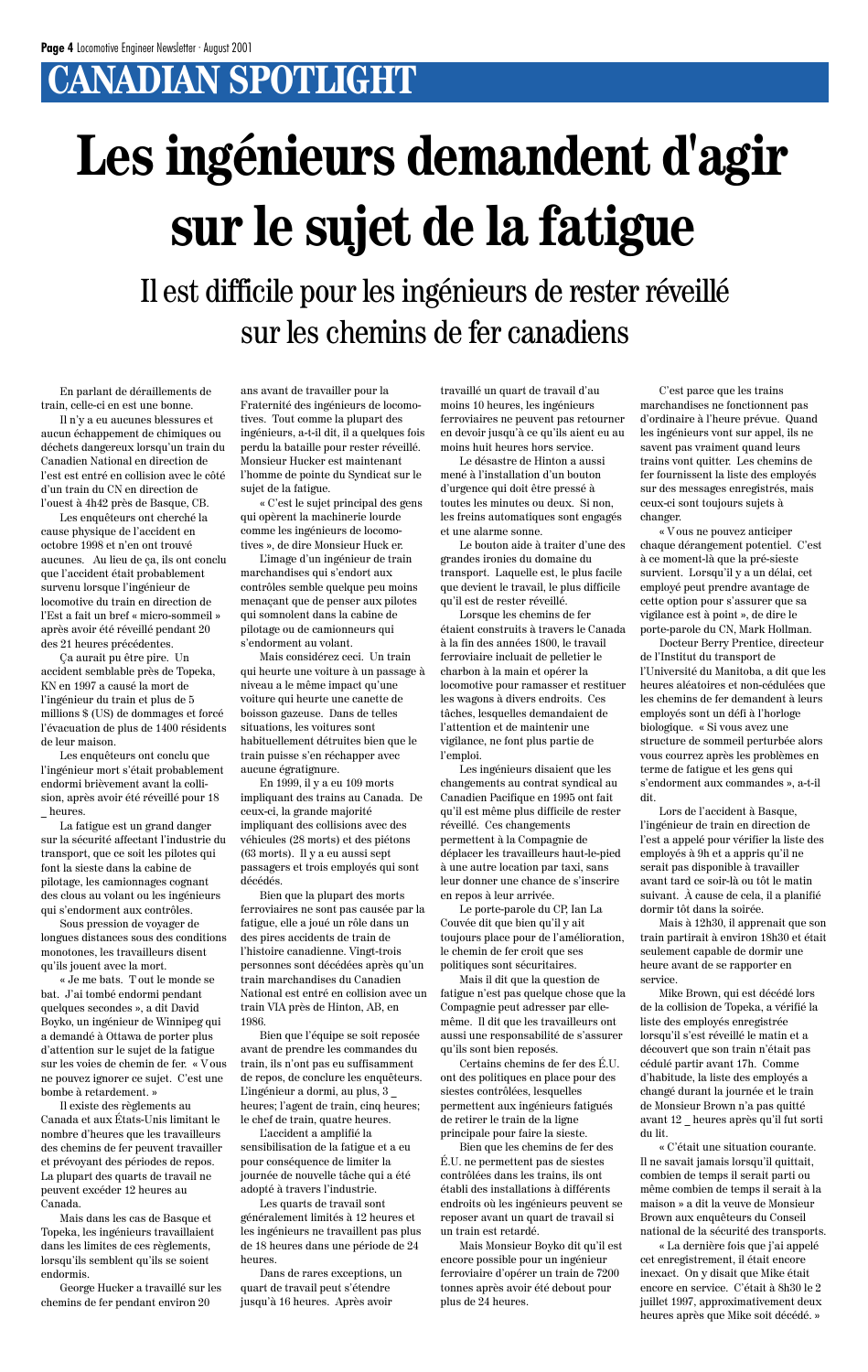### **CANADIAN SPOTLIGHT**

*BLE Editor's Note: The following article is reprinted with permission from The Globe and Mail. The article was originally published on June 12, 2001.*

As train derailments go, this was a good one.

There were no injuries and no release of hazardous chemicals or waste when an eastbound Canadian National train collided with the side of a westbound CN train at 4:42 a.m. near Basque, B.C.

Investigators searched for a physical cause for the October 1998, accident, but found none. Instead, they concluded that the accident likely occurred when the locomotive engineer on the eastbound train fell into a brief "microsleep" after being awake for 20 of the previous 21 hours.

It could have been a lot worse. A similar accident near Topeka, Kan., in 1997, killed the train's engineer, caused more than \$5-million (U.S.) in damage and forced more than 1,400 residents from their homes.

Investigators concluded that the dead engineer probably fell asleep shortly before the collision, after being awake for more than 18 hours.

Fatigue is a huge safety hazard plaguing the transportation industry, whether it is pilots napping in the cockpit, truckers nodding off at the wheel, or engineers asleep at the switch.

Under pressure to travel long distances under monotonous conditions, workers say they are flirting with disaster.

"I struggle. Everybody struggles. I have fallen asleep for a few seconds," said David

Boyko, a Winnipeg engineer who has been asking Ottawa to pay more attention to issues of fatigue on the rails. "You can't ignore this. It's a time bomb."

There are regulations in Canada and the United States capping the number of hours railway workers can be on duty and prescribing rest periods. Most shifts can't be longer than 12 hours in Canada.

But in both Basque and Topeka, the engineers were working within the limits of these rules when they appear to have fallen asleep.

George Hucker worked on the rails for about 20 years before leaving to work at the Brotherhood of Locomotive Engineers. Like most engineers, he said, he sometimes lost the battle to stay awake. Mr. Hucker is now the union's point man on the issue of fatigue.

"It is the number one issue for people who are operating heavy machinery like locomotive engineers," he said.

The image of a freight train engineer falling asleep at the switch seems somehow less threatening than thoughts of pilots dozing in the cockpit or truckers falling asleep at the wheel.

But consider this. A train hitting a car at a railway crossing packs the same punch as a car hitting a soft-drink can. In such encounters, the cars are usually destroyed while the trains can escape unscratched.

In 1999, there were 109 fatalities involving trains in Canada. Of these, the vast majority involved collisions with vehicles (28 deaths) and trespassers (63 deaths). There were also seven passenger deaths and three dead employees.

While most railway deaths are unrelated to fatigue, it did play a role in one of the worst train accidents in Canadian history. Twenty-three people

died after a Canadian National Railway Co. freight train collided with a Via Rail train near Hinton, Alta., in 1986.

Although the crew had rested before taking control of the train, they did not get enough sleep, investigators concluded. The engineer had slept, at most, for 3 hours; the trainman, five hours; the conductor, four hours.

The accident heightened awareness of fatigue and resulted in new duty day limits that have been adopted across the industry.

Shifts are generally limited to 12 hours and engineers can't work more than 18 hours in a 24-hour period. Under rare exceptions, a shift can be up to 16 hours long. After working a shift of at least 10 hours, railway engineers can't be called back for duty until they have had at least eight hours off.

The Hinton disaster also

led to the installation of an emergency button that must be pushed every minute or two. If not, automatic brakes are engaged and an alarm sounds. The button helps deal with

one of the great ironies in transportation work. That is, the easier the job gets, the harder it is to stay awake.

When the railways were first built across Canada in the late 1800s, railway work included hand-shovelling coal and operating the locomotive to pick up and drop off cars at various locations. Those tasks, which demanded attention and maintained alertness, are no longer part of the job. Engineers said 1995 changes to the union contract at Canadian Pacific Railway Co. have made it even harder to stay awake. These changes allow the firm to deadhead workers to another location by cab, without giving them a chance to book rest when they arrive.

CPR spokesman Ian La Couvée said that while there is always room for improvement, the railway believes its policies are safe.

# **Engineers plead for action on fatigue**

One of the lead locomotives in the July 2, 1997 crash that took the life of BLE member Mike Brown. The NTSB

concluded that fatigue played a role in the fatality. (BLE Safety Task Force file photo)

Une des locomotives de tête de la collision du 2 juillet 1997 qui a tué Mike Brown, membre de la FIL. Le NTSB a conclu que la fatigue a joué un rôle dans l'accident mortel. (Photo du dossier du Groupe de travail sur la

sécurité de la FIL)

But he said the issue of fatigue isn't something the company can address on its own. He said workers also have a responsibility to make sure they're well-rested.

Some U.S. railways have policies in place for controlled napping, which allow tired engineers to pull the train off the mainline to nap.

While Canadian railways don't allow controlled napping in the trains, they have set up napping facilities at some locations where engineers can rest before a shift if a train is delayed.

But Mr. Boyko said it's still possible for a railway engineer to drive a 7,200-tonne train after being awake for up to 24 hours.

That's because freight

trains don't typically run on schedules. When engineers go on call, they never really know when their trains will leave. The railways put the lineups on recorded messages, but these are always subject to change.

"You can't anticipate every potential disruption. That's where the prenapping comes in. When there's a delay, that employee can take advantage of that option to make sure that their alertness is there," CN spokesman Mark Hallman said.

Dr. Barry Prentice, director of the University of Manitoba's Transport Institute, said the random, unscheduled hours that railways demand of their employees are

a challenge to the body's circadian clock. "If you have a very disruptive sleep pattern, then you're asking for trouble in terms of fatigue and people falling asleep at the switch," he said.

In the accident at Basque, the engineer of the eastbound train called in to check the lineup at 9 a.m. and learned that he probably wouldn't be up for duty until late that night or early the next morning. As a result, he planned to sleep in the early evening.

But at 12:30, he learned that his train would leave at about 6:30 p.m. and was only able to catch an hour of sleep before reporting for duty.

Mike Brown, who died in the Topeka collision, checked the recorded lineup when he woke in the morning and found that his train wasn't scheduled to leave until 5 p.m. As usual, the lineup changed during the day and Mr. Brown's train didn't leave until 12 hours after he got out of bed. "This was a common occurrence. He never knew when he would leave, how long he would be gone, or how long he would be home either," Mr. Brown's widow told investigators with the National Transportation Safety Board. "The last time I called that recording, it was again inaccurate. It said Mike was still on duty. That was 8:30 a.m. July 2, 1997, approximately two hours after Mike was pronounced dead." •

Canadian railways make it hard for engineers to stay awake

#### **"I struggle. Everybody struggles. I have fallen asleep for a few seconds. You can't ignore this. It's a time bomb."**

— David Boyko, BLE Division 76 (Winnipeg)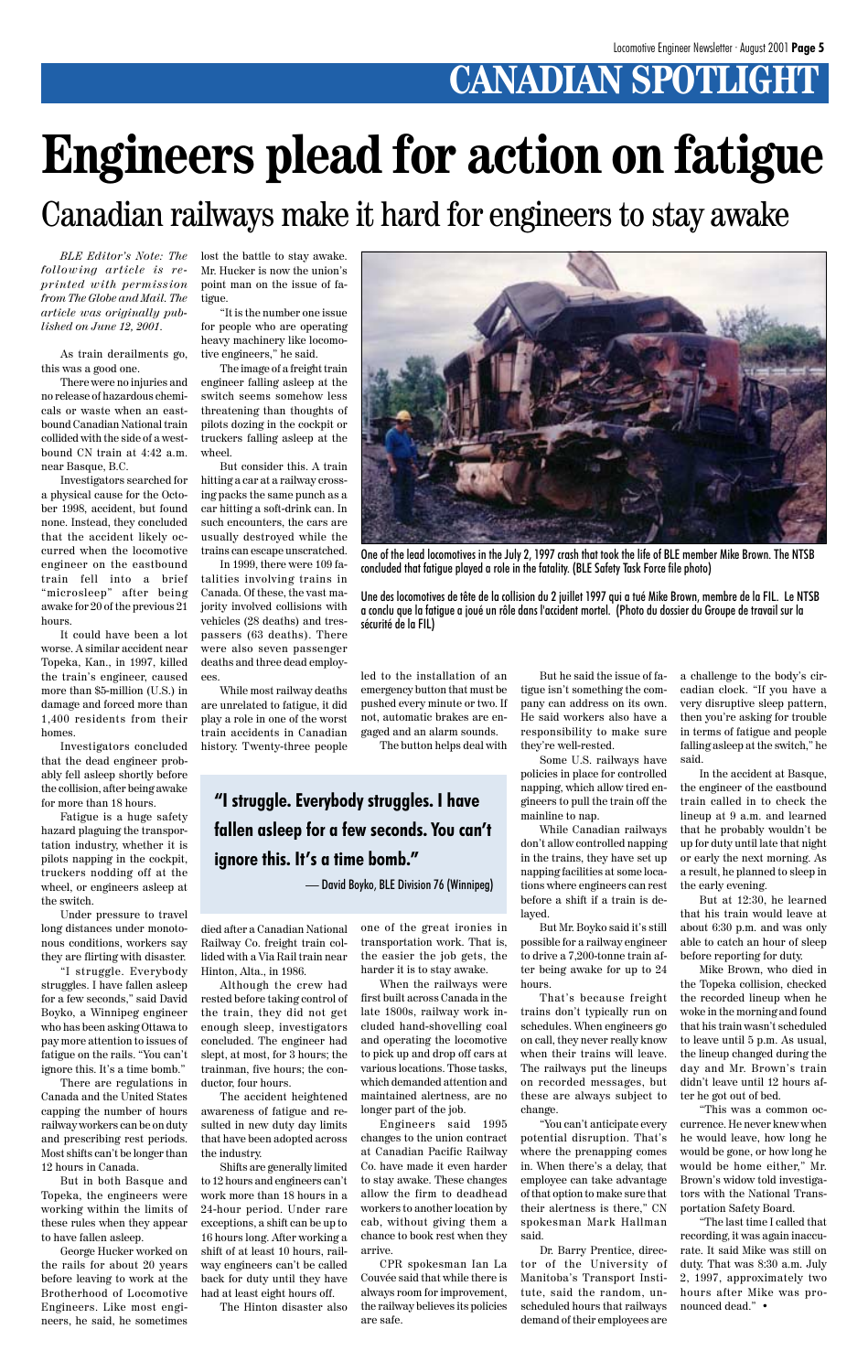### **BLE NEWS**

Under the Railroad Retirement Act, a "current connection with the railroad industry" is one of the eligibility requirements for occupational disability annuities and supplemental annuities, and is one of the criteria for determining whether the Railroad Retirement Board or the Social Security Administration has jurisdiction over the payment of monthly benefits to survivors of a railroad employee.

The following questions and answers describe the current connection requirement and the ways the requirement can be met.

#### **1. How is a current connection determined under the Railroad Retirement Act?**

To meet the current connection requirement, an employee must generally have been credited with railroad service in at least 12 months of the 30 months immediately preceding the month his or her railroad retirement annuity begins. If the employee died before retirement, railroad service in at least 12 months in the 30 months before death will meet the current connection requirement for the purpose of paying survivor benefits.

However, if an employee does not qualify on this basis, but has 12 months' service in an earlier 30-month period, he or she may still meet the current connection requirement. This alternative generally applies if the employee did not have any regular employment outside the railroad industry in the period between the end of the last 30 month period including 12 months of railroad service and the month the annuity begins, or the month of death if earlier.

A current connection established at the time the railroad retirement annuity begins is permanent. The employee never loses it no matter what kind of work is performed thereafter.

#### **2. Can nonrailroad work before retirement break a former railroad employee's current connection?**

Full or part-time work for a nonrailroad employer in an interim between the end of the last 30-month period including 12 months of railroad service and the beginning date of an employee's annuity, or the date of death if earlier, can break a current connection.

Self-employment in an unincorporated business will not break a current connection. However, if the business is incorporated, compensated service will break a current connection.

Federal employment with the Department of Transportation, the National Transportation Safety Board, the National Mediation Board, the Surface Transportation Board or the Railroad Retirement Board will not break a current connection. Also, neither State employment with the Alaska Railroad, so long as that railroad remains an entity of the State of Alaska, nor noncreditable Canadian railroad service will break a current connection.

**3. Are there any exceptions to these normal procedures for determining a current connection?**

Since 1981, a current connection can be maintained for purposes of supplemental and survivor annuities if the employee completed 25 years of railroad service, was involuntarily terminated without fault

from the railroad industry, and did not thereafter decline an offer to return to work in the same class or craft as his or her most recent railroad service, regardless of the loca-

tion of the work offered. If all of these requirements are met, an employee's current connection may not be broken, even if the employee works in regular nonrailroad employment after the 30-month period and before retirement or death. This exception to the normal current connection requirement became effective October 1, 1981, but only for employees still living on that date who left the rail indus-

try on or after October 1, 1975, or who were on leave of absence, on furlough, or absent due to injury on October 1, 1975.

**4. Would the acceptance of a separation allowance have any effect on determining whether an employee could maintain a current connection under this exception provision?**

In cases where an employee has no option to remain in the service of his or her employer, the termination of the employment is considered involuntary, regardless of whether the employee receives a separation allowance.

However, an employee who chooses a separation allowance instead of keeping his or her seniority rights to railroad employment in his last class or craft would, for railroad retirement purposes, generally be considered to have voluntarily terminated railroad service, and consequently would not maintain a current connection under the exception provision.

**5. An employee with 25 years of service is offered a separation allowance with the option of either taking payment in a single lump sum or of receiving monthly payments until retirement age. Could the method of payment affect the employee's current connection under the exception provision?** If the employee had the choice to remain in employer service and voluntarily relinquished job rights to accept the payments, his or her current connection would not be maintained under the exception provision, regardless of which payment option is chosen. Therefore, nonrailroad work after the 30 month period and before retirement or death could break the employee's current connection. Such an employee

could only meet the current connection requirement under the normal procedures.

An employee considering accepting a separation allowance should also be aware that if he or she relinquishes job rights to accept a separation allowance, the compensation cannot be used to

> credit additional service months beyond the month in which the employee severed his or her employment relation, regardless of whether payment is made in a lump sum or on a periodic basis.

**6. What if an employee is given the option of retaining job rights and receiving monthly dismissal al-**

**lowances until retirement age?** If an employee retains job rights

and receives monthly dismissal allowances, the compensation is credited to the months for which payments are allocated. This is true even if the employee later relinquishes job rights after the end of the period for which a monthly dismissal allowance was paid.

If the payments continued until retirement age, this could extend the employee's rail service until that time and thereby also maintain his or her current connection, regardless of years of service.

**7. Could the 1981 exception provision apply in cases where an employee has 25 years of railroad retirement coverage and a company reorganization results in the employee's job being placed under social security coverage?**

The exception provision has been considered applicable by the Board in cases where a 25-year employee's job changed from railroad retirement coverage to social security coverage and the employee had, in effect, no choice available to remain in railroad retirement covered service.

Such 25-year employees have been deemed to have a current connection for purposes of supplemental and survivor annuities.

**8. Where can a person get more specific information on the current connection requirement?**

Railroaders and former employees can contact the nearest field office of the Railroad Retirement Board for information on how their eligibility for benefits is affected by this requirement. Most Board field offices are open to the public from 9:00 a.m. to 3:30 p.m., Monday through Friday.

In addition, information can be accessed through the Railroad Retirement Board's Internet website at <www.rrb.gov>. •

# **Importance of a 'current connection'**

The U.S. Railroad Retirement Board will offer free informational conferences for elected BLE officials throughout the 2001 calendar year.

Registration for all informational conferences begins at 8 a.m., with the program beginning promptly at 8:30 a.m. and ending at 12:30 p.m.

What follows are the informational conferences that the Railroad Retirement Board has scheduled for 2001.

**\* Sept. 14 • Albany, N.Y.** Quality Inn of Albany, AV Room, 3 Watervliet Ave. Extension

**Sept. 14 • Sacramento, Calif.** Radisson Hotel, Highway 160 at Canterbury Rd., 500 Leisure Lane

**\* Sept. 20 • Renton, Wash.** Holiday Inn at Renton, 1 South Grady Way

**Sept. 21 • Portland, Ore.** Hilton Garden Inn Portland Airport, 12048 N.E. Airport Way

**\* Oct. 5 • Philadelphia, Pa.** Holiday Inn Express Midtown, 1305 Walnut St.

**Oct. 12 • Houston, Texas** University Hilton Hotel, 4800 Calhoun Rd.

#### 2001 RRB Informational Conferences

**Oct. 19 • Ft. Worth, Texas** Holiday Inn South, 100 Alta Mesa East Blvd.

**\* Oct. 26 • Huntington, W.Va.** UpTowner Inn, Governors Room, 100 Alta Mesa East Blvd.

**Nov. 2, Louisville, Ky.** Executive Inn, 978 Phillips Lane

**Nov. 9 • Metairie, La.** Holiday Inn Metairie, 3400 I-10 & Causeway Blvd.

**Nov. 9 • Wichita, Kan.** Holiday Inn Select, Pecan Room, 549 S. Rock Rd. (Kellogg & Rock Rd.)



**Nov. 16 • Charlotte, N.C.** Sheraton Hotel Airport, 3315 S. I-85 & Billy Graham Parkway

**Dec. 7 • Jacksonville, Fla.** Baymeadows Holiday Inn, 9150 Baymeadows Rd.

\* — Asterik indicates that the conference was not listed on a previous schedule, or there has been a change in the informational conference.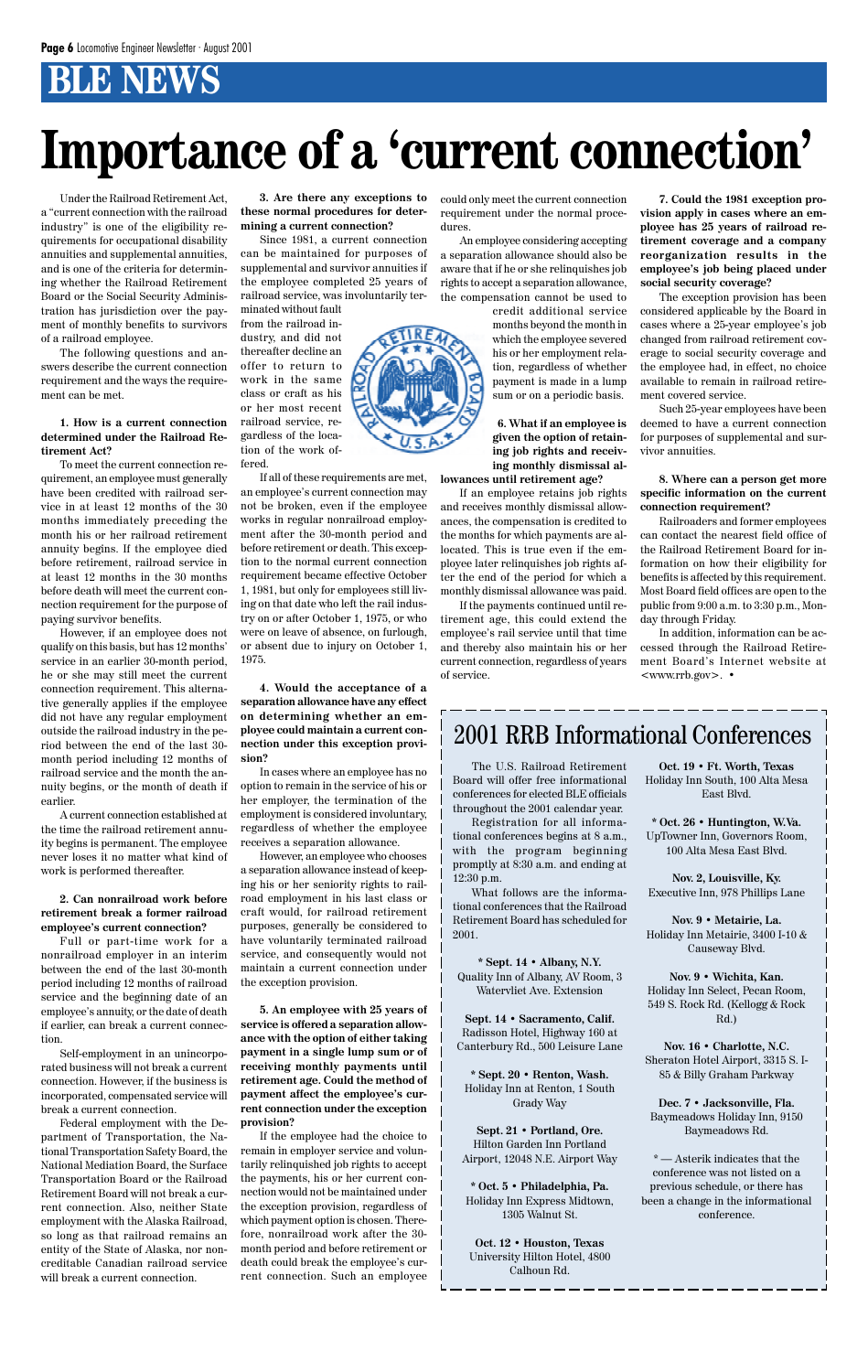### **BLE NEWS**

#### **Representatives who voted "yea" on H.R. 1140**

Abercrombie (D-HI) Ackerman (D-NY) Aderholt (R-AL) Akin (R-MO) Allen (D-ME) Andrews (D-NJ) Armey (R-TX) Baca (D-CA) Bachus (R-AL) Baird (D-WA) Baker (R-LA) Baldacci (D-ME) Baldwin (D-WI) Barcia (D-MI) Barr (R-GA) Barrett (D-WI) Bartlett (R-MD) Barton (R-TX) Bass (R-NH) Becerra (D-CA) Bentsen (D-TX) Bereuter (R-NE) Berkley (D-NV) Berman (D-CA) Berry (D-AR) Biggert (R-IL) Bilirakis (R-FL) Bishop (D-GA) Blagojevich (D-IL) Blumenauer (D-OR) Blunt (R-MO) Boehlert (R-NY) Boehner (R-OH) Bonilla (R-TX) Bonior (D-MI) Bono (R-CA) Borski (D-PA) Boswell (D-IA) Boucher (D-VA) Boyd (D-FL) Brady (D-PA) Brady (R-TX) Brown (D-FL) Brown  $(D- OH)$ Brown (R-SC) Bryant (R-TN) Burr (R-NC) Burton (R-IN) Buyer (R-IN) Callahan (R-AL) Calvert (R-CA) Camp (R-MI) Cannon (R-UT) Cantor (R-VA) Capito (R-WV) Capps (D-CA) Capuano (D-MA) Cardin (D-MD) Carson (D-IN) Carson (D-OK) Castle (R-DE) Chambliss (R-GA) Clay (D-MO) Clayton (D-NC) Clement (D-TN) Clyburn (D-SC) Coble (R-NC) Collins (R-GA) Combest (R-TX) Condit (D-CA) Conyers (D-MI) Cooksey (R-LA) Costello (D-IL) Coyne (D-PA) Crane (R-AL) Crenshaw (R-FL) Crowley (D-NY) Cubin (R-WY) Culberson (R-TX) Cummings (D-MD) Cunningham (R-CA) Davis (D-CA) Davis (D-FL) Davis (D-IL) Davis, Jo Ann (R-VA) Davis, Tom (R-VA) Deal (R-GA) DeFazio (D-OR) DeGette (D-CO) Delahunt (D-MA) DeLauro (D-CT) Deutsch (D-FL) Diaz-Balart (R-FL) Dicks (D-WA)

Ballenger (R-NC) Jones (R-NC) Schaffer (R-CO) Chabot (R-OH) Kolbe (R-AZ) Sensenbrenner, Jr. (R-WI) Cox (R-CA) Largent (R-OK) Shadegg (R-AZ) DeLay (R-TX) Miller (R-FL) Shays (R-CT) DeMint (R-SC) Miller (R-CA) Smith (R-MI) Flake (R-AZ) Myrick (R-NC) Stenholm (D-TX) Frelinghuysen (R-NJ) Paul (R-TX) Sununu (R-NH) Hefley (R-CO) Pence (R-IN) Tancredo (R-CO) Herger (R-CA) Pitts (R-PA) Taylor (D-MS) Hoekstra (R-MI) Rohrabacher (R-CA) Thomas (R-CA) Johnson (R-TX) Royce (R-CA) Weldon  $(R\text{-FL})$  •

Dingell (D-MI) Doggett (D-TX) Dooley (D-CA) Doolittle (R-CA) Doyle(D-PA) Dreier (R-CA) Duncan (R-TN) Dunn (R-WA) Edwards (D-TX) Ehlers (R-MI) Ehrlich (R-MD) Emerson (R-MO) Engel (D-NY) English (R-PA) Eshoo (D-CA) Etheridge (D-NC) Evans (D-IL) Everett (R-AL) Farr (D-CA) Fattah (D-PA) Ferguson (R-NJ) Filner (D-CA) Fletcher (R-KY) Foley (R-FL) Forbes (R-VA) Ford (D-TN) Fossella (R-NY) Frank (D-MA) Frost (D-TX) Gallegly (R-CA) Ganske (R-IA) Gekas (R-PA) Gephardt (D-MO) Gibbons (R-NV) Gilchrest (R-MD) Gillmor (R-OH) Gilman (R-NY) Gonzalez (D-TX) Goode (I-VA) Goodlatte (R-VA) Gordon (D-TN) Goss (R-FL) Graham (R-SC) Granger (R-SX) Graves (R-MO) Green (D-TX) Green (R-WI) Greenwood (R-PA) Grucci (R-NY) Gutierrez (D-IL) Gutknecht (R-MN) Hall (D-OH) Hall (D-TX) Hansen (R-UT) Harman (D-CA) Hart (R-PA) Hastings (R-WA) Hayes (R-NC) Hayworth (R-AZ) Hill (D-IN) Hilleary (R-TN) Hilliard (D-AL) Hinchey (D-NY) Hinojosa (D-TX) Hobson (R-OH) Hoeffel (D-PA) Holden (D-PA) Holt (D-NJ) Honda (D-CA) Hooley (D-OR) Horn (R-CA) Hostettler (R-IN) Houghton (R-NY) Hoyer (D-MD) Hulshof (R-MO) Hunter (R-CA) Inslee (D-WA) Isakson (R-GA) Israel (D-NY) Issa (R-CA) Istook (R-OK) Jackson (D-IL) Jackson-Lee (D-TX) Jefferson (D-LA) Jenkins (R-TN) John (D-LA) Johnson (R-CT) Johnson (R-IL) Johnson, E. B. (D-TX) Kanjorski (D-PA) Kaptur (D-OH) Keller (R-FL) Kelly (R-NY) Kennedy (R-MN) Kennedy (D-RI) Kerns (R-IN) Kildee (D-MI)

Rehberg (R-MT) Reyes (D-TX) Reynolds (R-NY) Riley (R-AL) Rivers (D-MI) Rodriguez (D-TX) Roemer (D-IN) Rogers (R-KY) Rogers (R-MI) Ros-Lehtinen (R-FL) Ross (D-AR) Rothman (D-NJ) Roukema (R-NJ) Roybal-Allard (D-CA) Rush (D-IL) Ryan (R-WI) Ryun (R-KS) Sabo (D-MN) Sanchez (D-CA) Sanders (I-VT) Sandlin (D-TX) Sawyer (D-OH) Saxton (R-NJ) Scarborough (R-FL) Schakowsky (D-IL) Schiff (D-CA) Schrock (R-VA) Scott (D-VA) Serrano (D-NY) Sessions (R-TX) Shaw (R-FL) Sherman (D-CA) Sherwood (R-PA) Shimkus (R-IL) Shows (D-MS) Shuster (R-PA) Simmons (R-CT) Simpson (R-ID) Skeen (R-NM) Skelton (D-MO) Slaughter (D-NY) Smith (R-NJ) Smith (R-TX) Smith (D-WA) Snyder (D-AR) Solis (D-CA) Souder (R-IN) Spratt (D-SC) Stearns (R-FL) Strickland (D-OH) Stump (R-AZ) Stupak (D-MI) Sweeney (R-NY) Tanner (D-TN) Tauscher (D-CA) Tauzin (R-LA) Taylor (R-NC) Terry (R-NE) Thompson (D-CA) Thompson (D-MS) Thornberry (R-TX) Thune (R-SD) Thurman (D-FL) Tiahrt ((R-KS) Tiberi (R-OH) Tierney (D-MA) Towns (D-NY) Traficant (D-OH) Turner (D-TX) Udall (D-CO) Udall (D-NM) Upton (R-MI) Velazquez (D-NY) Visclosky (D-IN) Vitter (R-LA) Walden (R-OR) Walsh (R-NY) Wamp (R-TN) Waters (D-CA) Watkins (R-OK) Watt (D-NC) Watts (R-OK) Waxman (D-CA) Weiner (D-NY) Weldon (R-PA) Weller (R-IL) Wexler (D-FL) Whitfield (R-KY) Wicker (R-MS) Wilson (R-NM) Wolf (R-VA) Woolsey (D-CA) Wu (D-OR) Wynn (D-MD) Young (R-AK) Young  $(R$ -FL $)$  •

Kilpatrick (D-MI) Kind (D-WI) King (R-NY) Kingston (R-GA) Kirk (R-IL) Kleczka (D-WI) Knollenberg (R-MI) Kucinich  $(\overrightarrow{D}$ - $\overrightarrow{OH})$ LaFalce (D-NY) LaHood (R-IL) Lampson (D-TX) Langevin (D-RI) Lantos (D-CA) Larsen (D-WA) Larson (D-CT) Latham (R-IA) LaTourette (R-OH) Lee (D-CA) Levin (D-MI) Lewis (R-CA) Lewis (D-GA) Lewis (R-KY) Linder (R-GA) LoBiondo (R-NJ) Lofgren (D-CA) Lowey (D-NY) Lucas (D-KY) Lucas (R-OK) Luther (D-MN) Maloney (D-CT) Maloney (D-NY) Manzullo (R-IL) Mascara (D-PA) Matheson (D-UT) Matsui (D-CA) McCarthy (D-MO) McCarthy (D-NY) McCollum (D-MN) McCrery (R-LA) McDermott (D-WA) McGovern (D-MA) McHugh (R-NY) McInnis (R-CO) McIntyre (D-NC) McKeon (R-CA) McKinney (D-GA) McNulty (D-NY) Meehan (D-MA) Meek (D-FL) Meeks (D-NY) Menendez (D-NJ) Mica (R-FL) Millender-McDonald (D-CA) Miller, George (D-CA) Mink (D-HI) Mollohan (D-WV) Moore (D-KS) Moran (R-KS) Morella (R-MD) Murtha (D-PA) Napolitano (D-CA) Neal (D-MA) Nethercutt (R-WA) Ney (R-OH) up (R Norwood (R-GA) Nussle (R-IA) Oberstar (D-MN) Obey (D-WI) Olver (D-MA) Ortiz (D-TX) Osborne (R-NE) Ose (R-CA) Otter (R-ID) Owens (D-NY) Pallone (D-NJ) Pascrell (D-NJ) Pastor (D-AZ) Payne (D-NJ) Pelosi (D-CA) Peterson (R-PA) Petri (R-WI) Phelps (D-IL) Pickering (R-MS) Platts (R-PA) Pombo (R-CA) Pomeroy (D-ND) Portman (R-OH) Price (D-NC) Pryce (R-OH) Putnam (R-FL) Quinn (R-NY) Radanovich (R-CA) Rahall (D-WV) Ramstad (R-MN) Rangel (D-NY) Regula (R-OH)

BLE and GIA members are asked to contact the following Senators, encouraging them to support S. 697. The Capitol Switchboard number is: (202) 224-3121.

#### **Representatives who voted "nay" on H.R. 1140**

#### **Representatives who did not cast a vote on H.R. 1140**

Cramer (D-AL) Hastings (D-FL) Hutchinson (R-AR) Hyde (R-IL) Jones (D-OH) Leach (R-IA) Lipinski (D-IL) Markey (D-MA) Moran (D-VA) Nadler (D-NY) Oxley (R-OH) Peterson (D-MN) Spence (R-SC) Stark (D-CA) Toomey (R-PA) Watson (D-CA) •

# **House voting results for H.R. 1140**

| <b>Party Affiliation</b> | <b>Yeas</b> | <b>Nays</b> | <b>Non-voters</b> |
|--------------------------|-------------|-------------|-------------------|
| Republican               | 184         | 31          |                   |
| <b>Democrat</b>          | 198         |             | 10                |
| Independent              |             |             |                   |
| <b>Totals</b>            | 384         | 33          | I6                |

**U.S. Senate**

#### **Non Co-sponsors of S. 697 As of August 15, 2001**

1. Murkowski, Frank (R-AK) 2. Stevens, Ted (R-AK) 3. Sessions, Jeff (R-AL) 4. Kyl, Jon (R-AZ) 5. McCain, John (R-AZ) 6. Allard, Wayne (R-CO) 7. Campbell, B.N. (R-CO) 8. Grassley, Chuck (R-IA) 9. Fitzgerald, Peter (R-IL) 10. Lugar, Richard (R-IN) 11. Bunning, Jim (R-KY) 12. Bond, Christopher (R-MO) 13. Lott, Trent (R-MS) 14. Gregg, Judd (R-NH) 15. Domenici, Pete (R-NM) 16. Voinovich, George (R-OH) 17. Inhofe, James (R-OK) 18. Nickles, Don (R-OK) 19. Wyden, Ron (D-OR) 20. Santorum, Rick (R-PA) 21. Thompson, Fred (R-TN) 22. Gramm, Phil (R-TX) 23. Hutchison, Kay Bailey (R-TX) 24. Bennett, Robert (R-UT) 25. Jeffords, James (I-VT) 26. Feingold, Russell (D-WI) 27. Kohl, Herb (D-WI) 28. Thomas, Craig (R-WY)

#### 'Target List' of S. 697 noncosponsors

As this issue of the *Locomotive Engineer Newsletter* goes to press, there were 72 Senators cosponsoring S. 697 and 28 who were not.